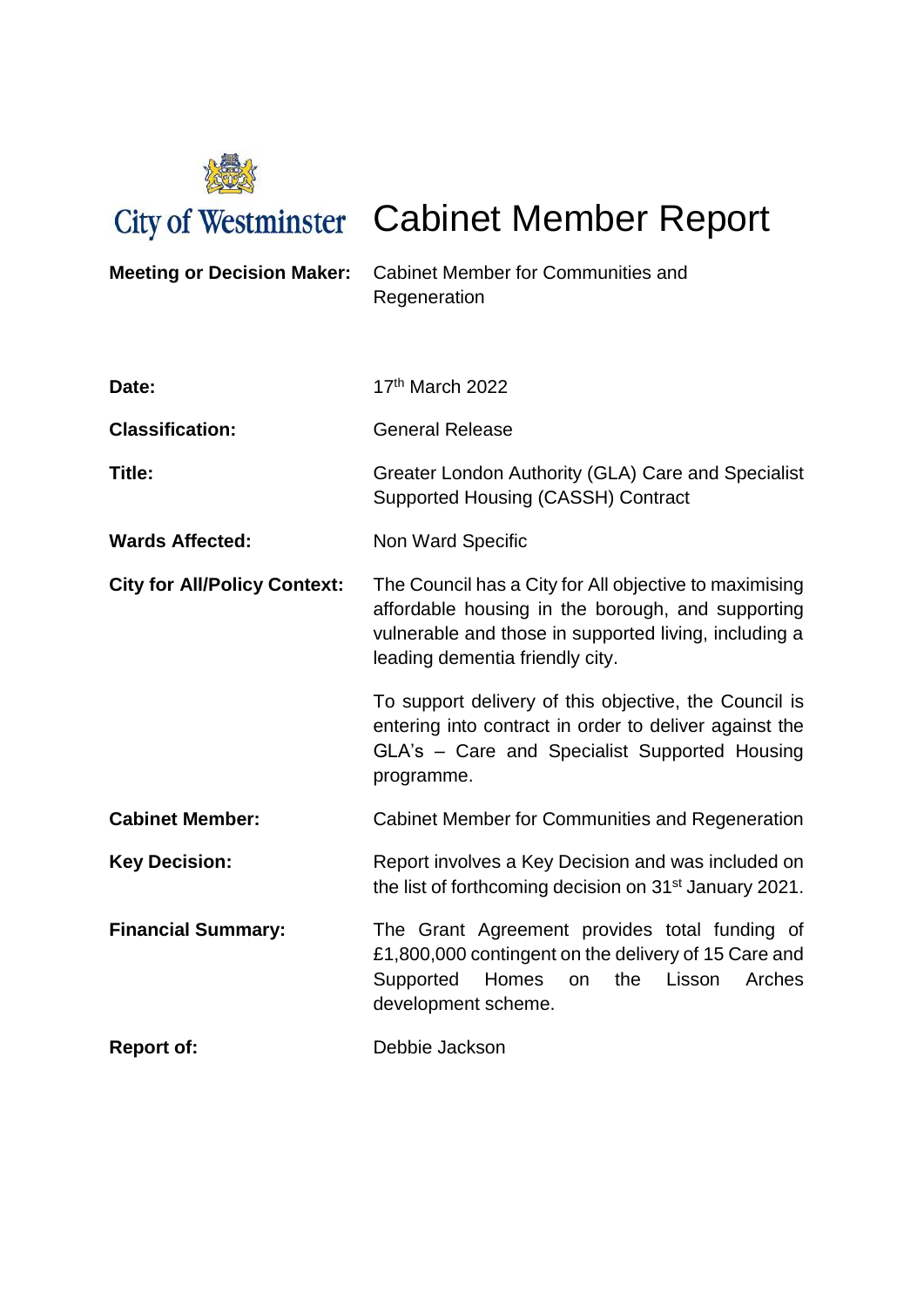# **1. Executive Summary**

- 1.1.Westminster City Council (the Council) has applied, through the GLA's 'Care and Specialist Supported Housing (CASSH) programme, for grant funding for 15 'Community Supported homes' on the Lisson Arches development scheme.
- 1.2.£1.8M of Department of Health (DoH) funding has been secured, via the GLA, equating to £120k per home. To receive the funding the Council is required to enter into a Grant Agreement with the GLA, see appendix B of this report.
- 1.3.A further £16M of Care and Specialist Supported Housing (CASSH) funding has been secured for Carlton Dene and Balmoral developments. However, because the GLA does not yet have a Memorandum of Understanding in place with the DoH, this will require a separate contract which will be executed in 2022/23.

### **2. Recommendations**

- 2.1.That the Cabinet Member for Communities and Regeneration:
	- 2.1.1. Approves the Council to enter into the Care and Specialist Supported Housing (CASSH) grant agreement with the GLA, covering the Lisson Arches development scheme.
	- 2.1.2. Delegates to the Executive Director of Growth, Planning and Housing to agree the terms of and authority to enter into the second CASSH grant agreement, when it is brought forward by the GLA.

### **3. Reasons for Decision**

3.1. Following a successful funding bid application, the Council is required to enter into a Care and Specialist Supported Housing (CASSH) grant agreement with the GLA to receive the funding.

### **4. Background, including Policy Context**

- 4.1.The Council has a City for All objective to maximise the provision of affordable housing with a particular focus on creating vibrant communities that are safe, happy, and healthy for all.
- 4.2.The vision challenges the Council to prioritise its resources on those who need help the most, whilst also maintaining the standards expected by the City's residents. The publication states the councils aim:

"to ensure people can stay in Westminster as their care needs increase"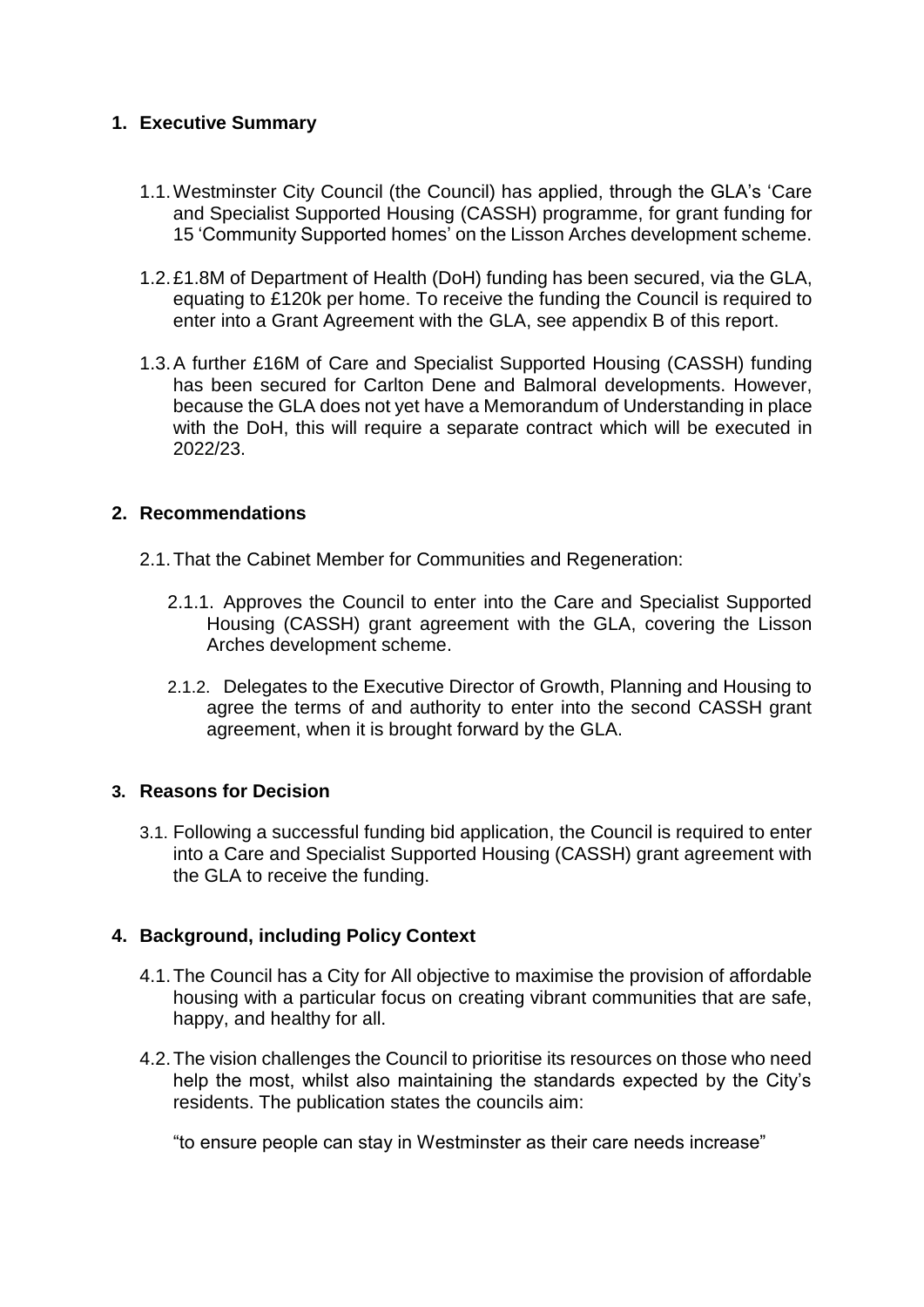"renew focus on supporting vulnerable and those in supported living, including a leading dementia friendly city…"

4.3.This is a further reassertion of the 2010 Joint Commissioning Strategy for Older People, for which the key objective was:

"To enable people in later life, and their carers', to achieve their potential for health and wellbeing so that they are able to be as independent as possible; live their lives as they wish; and live safely with dignity in appropriate housing as active and valued members of their communities, with access to high quality and personalised healthcare, social care and support when needed."

- 4.4.The Council has secured circa £18M in Department of Health (DoH) funding, via the GLA, to part fund the construction of Community Supported and Extra Care Housing.
- 4.5.£5.7M of the funding will fund construction of Community Supportive Housing at the Lisson Arches and Balmoral developments. These homes enable older people to live independently.
- 4.6.A further £12M will fund 65 Extra Care homes at the Carlton Dene development, which forms part of the Specialist Housing Strategy for Older People Programme (SHSOP).
- 4.7.To claim funding for the first of these schemes, Lisson Arches, the Council is required to enter into a contractual grant agreement with the GLA, appendix B of this report.
- 4.8.The GLA currently has a Memorandum of Understanding (MoU) in place with the DoH only for 2021/22. Therefore, at this stage, the Grant Agreement only covers the £1.8m for Lisson Arches, with a separate future agreement for Carlton Dene and Balmoral following in 2022/23, once the GLA has a new MoU in place with DoH.
- 4.9.Legal colleagues have reviewed the grant agreement and provide comment below under item 6: Legal Implications.

### **5. Financial Implications**

- 5.1.The Council has secured £18m of GLA CASSH grant across Carlton Dene, Balmoral and Lisson Arches. While the grant for Carlton Dene and Balmoral had been included in the HRA Business plan, the £1.8m for Lisson Arches is new funding and will improve the overall position of the HRA.
- 5.2.The grant is conditional on the care properties being held by a registered provider, which the Council is, and for the homes to be let at social rents. Both Balmoral and Carlton Dene will also provide general needs housing, for which the Council has obtained GLA funding through a separate grant stream with different conditions.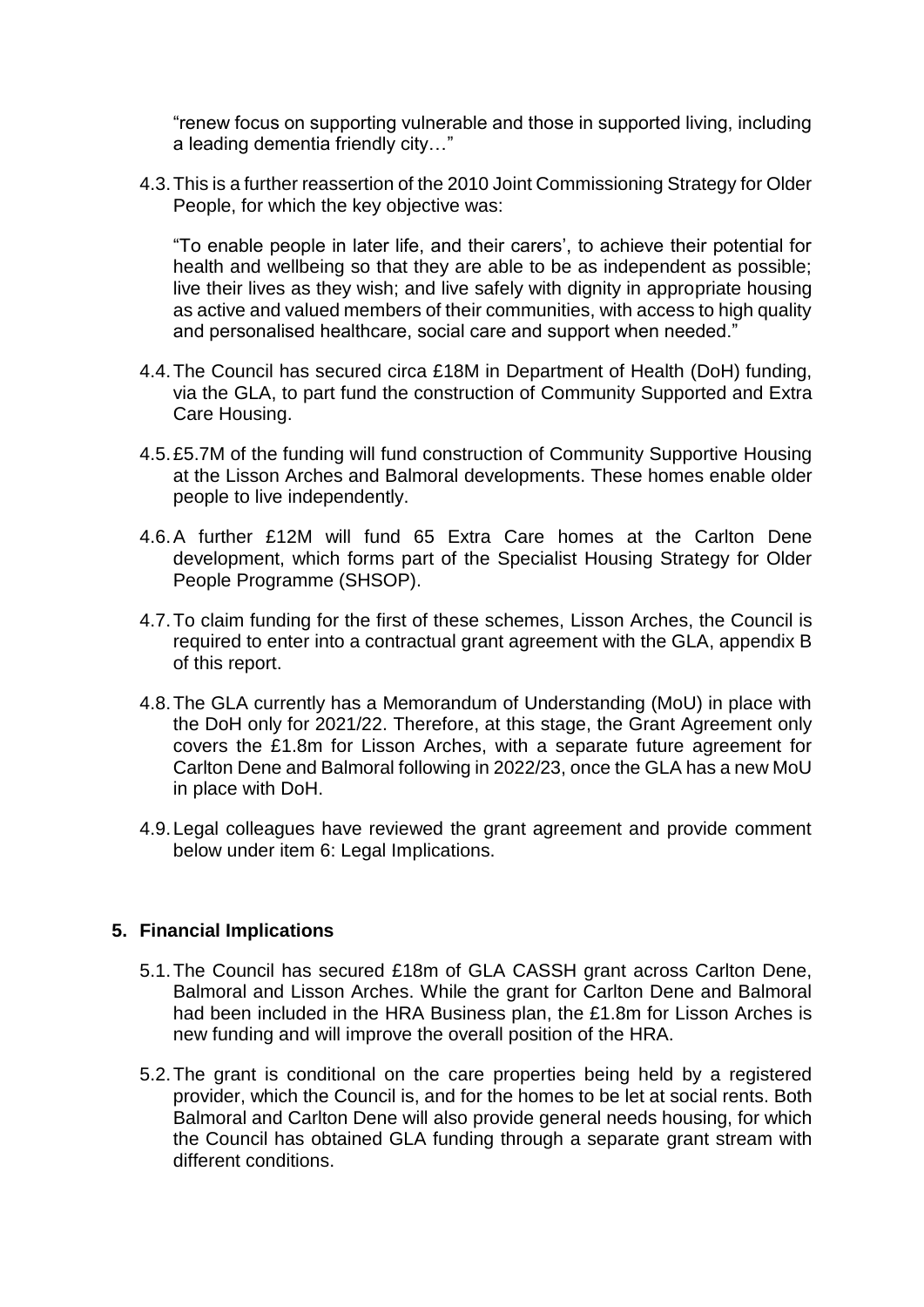- 5.3.Initially the Council will enter into a Grant Agreement for £1.8m relating to Lisson Arches, with the remaining £16m following in a subsequent agreement in 2022/23.
- 5.4.The funding will be received 50% at start on site and 50% at practical completion. As Lisson Arches has already commenced on the site that element of the funding will be received as soon as the contract is signed, with the second tranche received in 2022/23 at completion of the project.

## **6. Legal Implications**

- 6.1.The City Council can enter into the grant funding arrangements using its general power of competence under the Localism Act 2011.
- 6.2.GLA grant agreement attached at Appendix B is a standard form of grant agreement and subject to approval sought in this report, is in an acceptable form for execution.
- 6.3.The GLA grant agreement is required to be sealed by the City Council and Legal Services can organise such sealing once approval to proceed is accorded.
- 6.4.Legal Implications by: Howard N Russell Senior Commercial Lawyer , Bi-Borough Legal Services

### **7. Carbon Impact**

- 7.1.A carbon impact assessment is not applicable to this report, as the decision will approve funding for projects already within the council's business plan. Associated projects will be required to undertake individual carbon impact assessments.
- 7.2.However, this funding programme includes requirements for associated schemes to meet Sustainability, Design and Building Control requirements and standards and will therefore support the council's commitment to delivering sustainable and high-quality affordable homes.

## **8. Consultation**

8.1.Report is non ward specific and therefore ward member consultation is not required.

> **If you have any queries about this Report or wish to inspect any of the Background Papers, please contact:**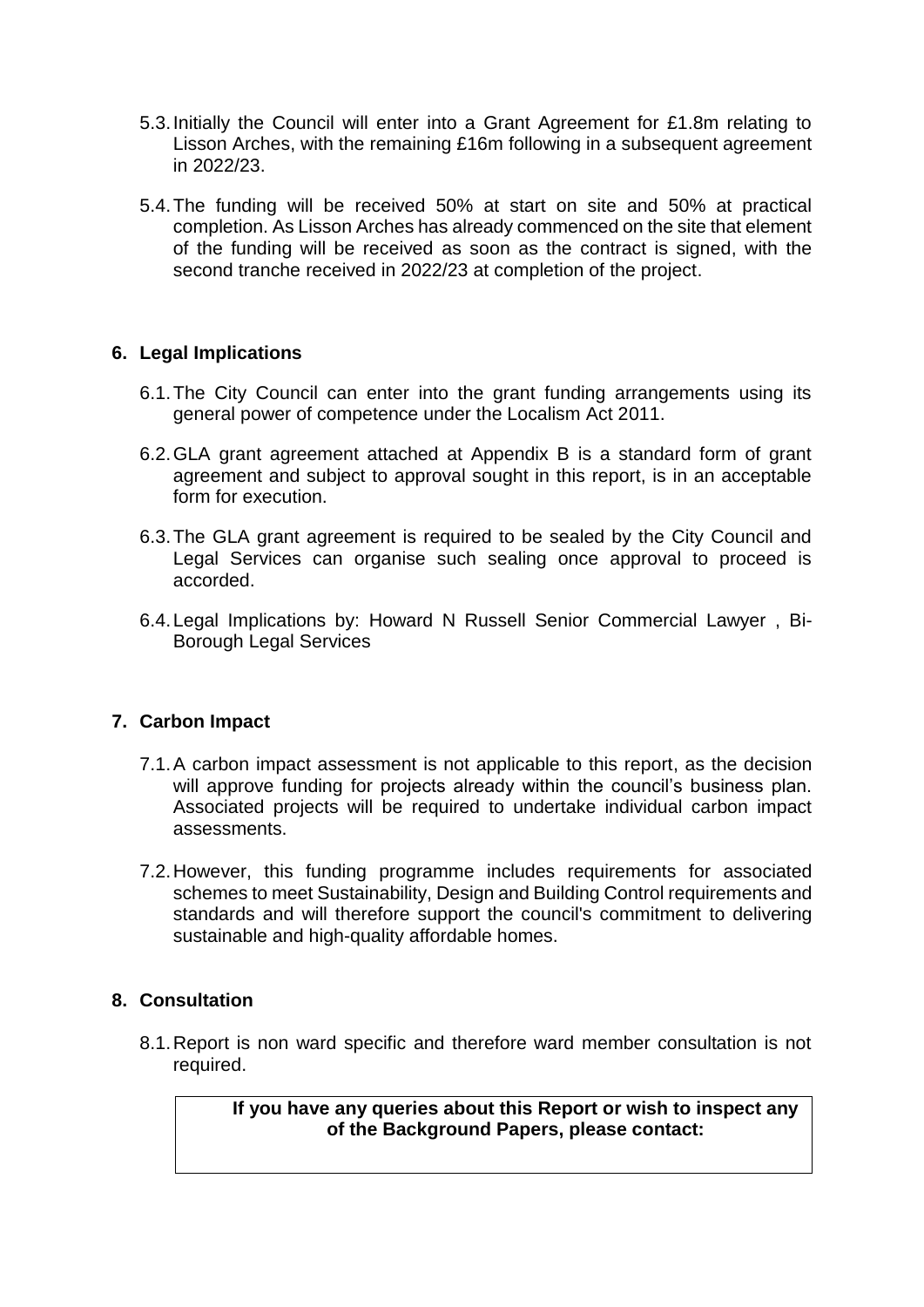Joe Smith, Programme Manager, GPH Development [jsmith1@westminster.gov.uk](mailto:jsmith1@westminster.gov.uk)

# **APPENDICES**

**Appendix A –** Schemes/Homes covered by the CASSH grant agreement

**Appendix B –** Negotiated Contract Grant Agreement (Local Authority) in relation to the Affordable Homes Programme 2016-2021- Mayor's Care and Support Specialised Housing Fund

### **BACKGROUND PAPERS**

Not applicable

*NB: For individual Cabinet Member reports only*

For completion by the **Cabinet Member** *for Communities and Regeneration*

#### **Declaration of Interest**

I have <no interest to declare / to declare an interest in respect of this report

Signed: Date:

NAME: **[add Cabinet Member's name]**

State nature of interest if any:

(*N.B: If you have an interest, you should seek advice as to whether it is appropriate to make a decision in relation to this matter*)

For the reasons set out above, I agree the recommendation(s) in the report entitled 'Greater London Authority (GLA) Care and Specialist Supported Housing (CASSH) Contract' and reject any alternative options which are referred to but not recommended.

Signed: